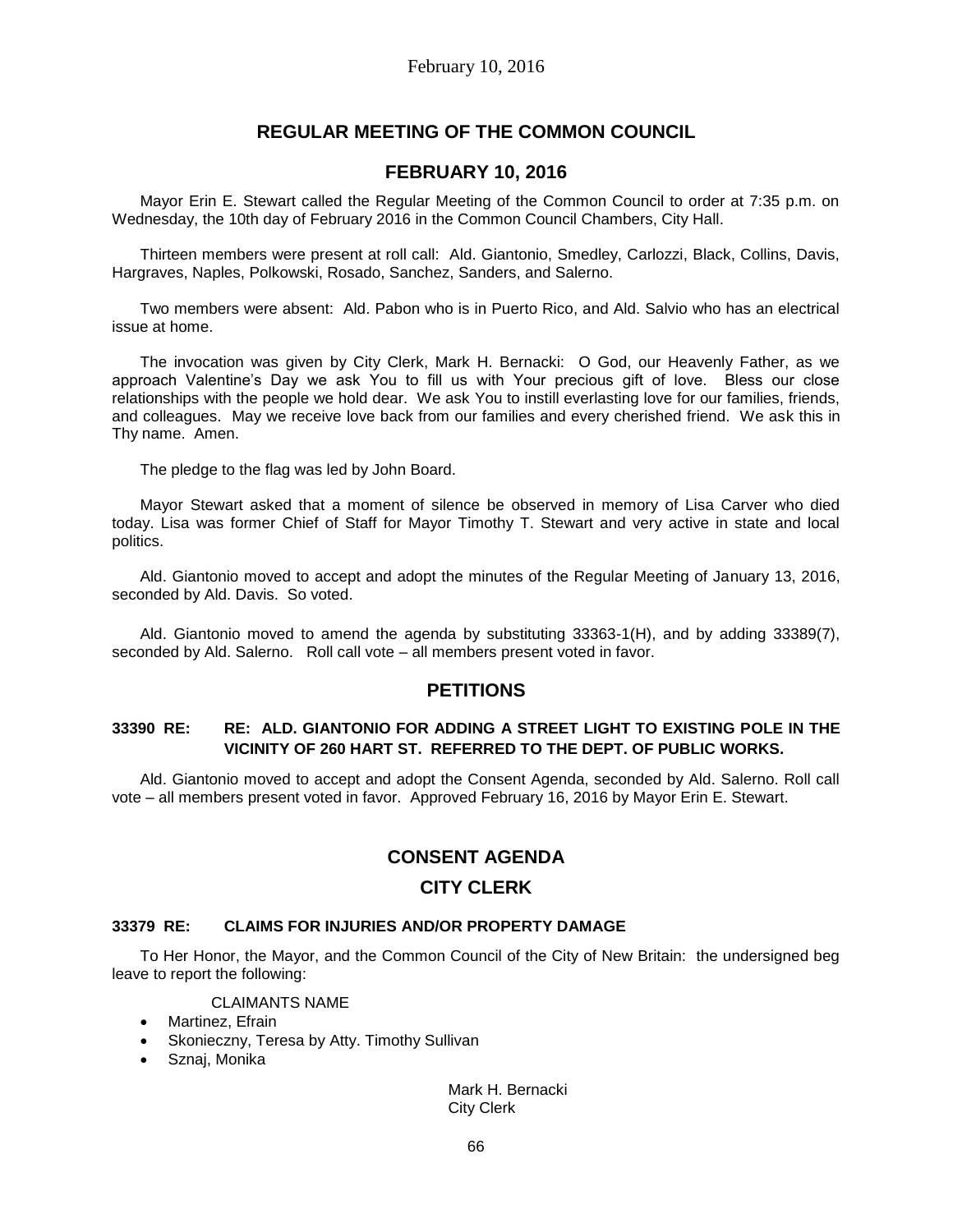# **OFFICE OF CORPORATION COUNSEL**

### **33380 RE: WALDEMAR TOKARZEWSKI V. CITY OF NEW BRITAIN ET AL**

To Her Honor, the Mayor, and the Common Council of the City of New Britain: the undersigned beg leave to report the following:

RESOLVED, By the Common Council of the City of New Britain that the sum of TWENTY TWO THOUSAND FIVE HUNDRED DOLLARS (\$22,500.00) be paid to Waldemar Tokarzewski and the Law Firm of Brignole & Bush LLC, his attorneys, in full settlement of his suit against the City of New Britain, et al, now pending in the New Britain Superior Court, New Britain, Connecticut. The plaintiff had alleged that on October 24, 2013 at approximately 4:20 pm he was operating his vehicle in a southerly direction on Christian Lane. At that time in the vicinity of 135 Christian Lane, the road was in an unpaved condition and had exposed elevated manhole covers. As plaintiff traveled in the said area, his motor vehicle contacted one of the manhole covers sustaining damage to his motor vehicle and causing him alleged injuries. As a result of the incident, plaintiff alleged to have suffered physical injuries to his neck, right shoulder, right arm and has had headaches. He has been diagnosed to have right cervical radiculopathy and has been given a 10% permanent disability rating. In specials, the plaintiff has alleged \$22,285.19. The current settlement recommendation is made upon the advice of City Attorney Irena J. Urbaniak, after settlement negotiations between City Attorney Irena J. Urbaniak and Attorney Kevin Brignole and the Honorable Judge Weise, with the approval and consent of Gennaro Bizzarro, Esq.

This suit is to be withdrawn by the plaintiff without costs to the City of New Britain and settlement is to be made without admission of any liability.

> Irena J. Urbaniak City Attorney

# **PURCHASING DEPARTMENT**

### **33381 RE: BID THRESHOLD ITEMS**

To Her Honor, the Mayor, and the Common Council of the City of New Britain: the undersigned beg leave to report the following:

In accordance with the New Britain Code of Ordinances, Section 2-566, a monthly report of purchases between \$500 and \$7,500 shall be provided to the Common Council. The report shall include a detailed description of items or services purchased, name of vendor, owner of business and dollar amount spent on each individual purchase as well as the aggregate total of spend to date for the fiscal year.

The Finance Department, Purchasing Division has provided an electronic list of monthly purchases. This document is available in the Council office for review by Council members.

Acceptance and adoption is respectfully requested.

Jack Pieper Purchasing Agent

### **33382 RE: FIREWORKS - JULY 4, 2016**

To Her Honor, the Mayor, and the Common Council of the City of New Britain: the undersigned beg leave to report the following:

Public Bid No. 3857 was solicited and received in accordance with the Purchasing Ordinances of the City of New Britain for the July 4, 2016 Fireworks for the Parks, Recreation and Community Services Department. Funding will be available for the July 4, 2016 Fireworks within the July  $4^{th}$  Fireworks Fund, 256417006-5807.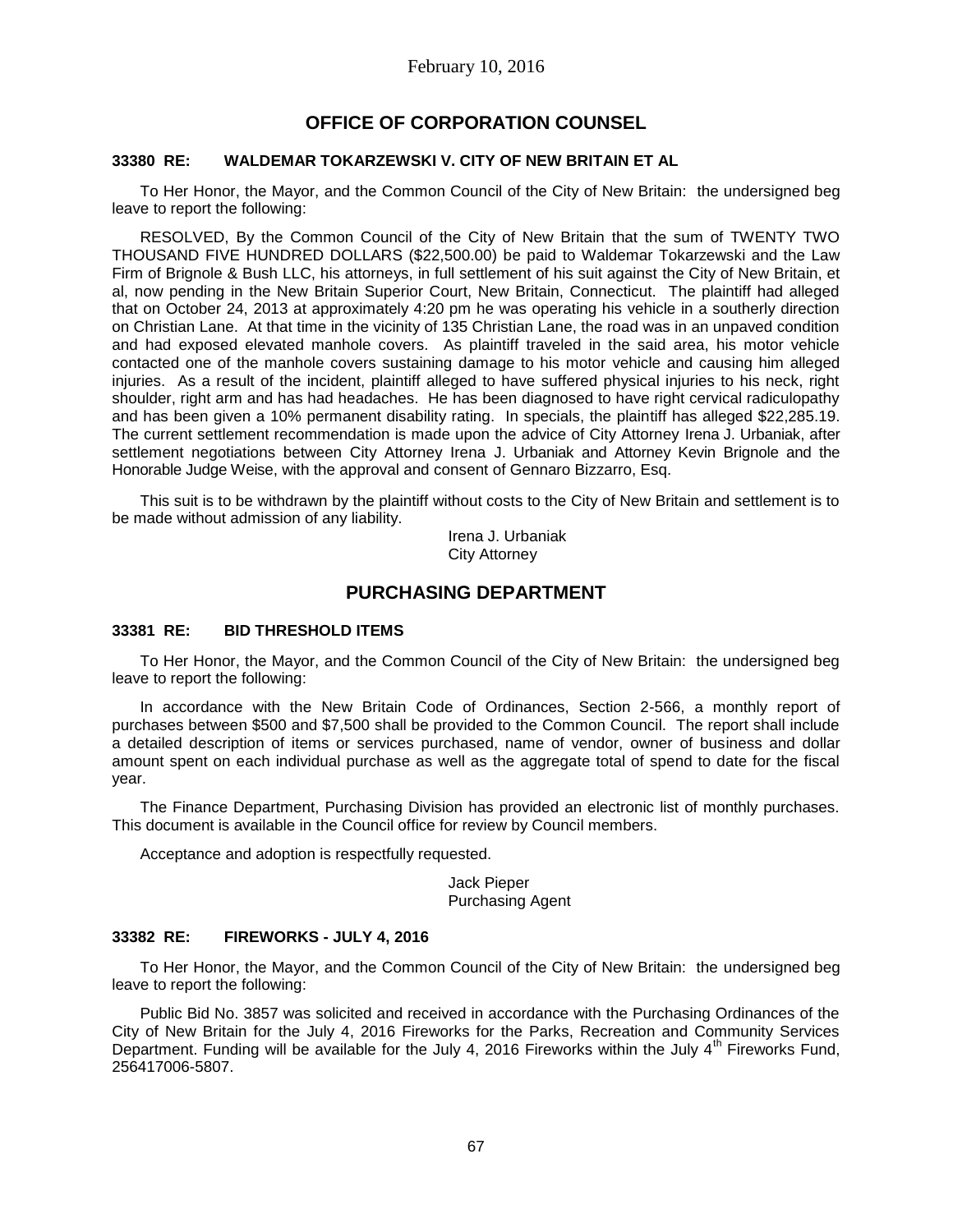Invitations to bid were solicited and the bid was duly advertised in the New Britain Herald, the City and State of Connecticut's Department of Administration Services websites and mailed to eight (8) Fireworks Display Companies. The Purchasing Agent did not receive any letters from the Fireworks Display Companies on the mailing list who indicated that they could not respond to the bid request. The responses received are on file in Town Clerk's Office.

The bid was reviewed for conformance to specifications by the Parks, Recreation and Community Services Department's Administration and the Purchasing Agent. The bids were reviewed to determine the shell size, shell type, number of shells, a complete description of the finale and the time length of the show included in the bids submitted. Pyrotecnico Fireworks, Inc. has be awarded the bid in 2013, 2014 and 2015 for the City's July 4<sup>th</sup> Fireworks Display. Pyrotecnico Fireworks, Inc. has been reliable and has conducted the past Fireworks Displays per the bid specifications and contract agreement. Their fireworks displays, in the past years, have been very good and enjoyed by the public who watched them. Therefore the Director of the Parks, Recreation and Community Services Department is recommending that the bid be awarded for the July 4, 2016 Fireworks Display to Pyrotecnico Fireworks, Inc. of New Castle, PA per the specifications of Bid 3857.

RESOLVED: That the Purchasing Agent is hereby authorized to enter into a contract and issue a purchase order to Pyrotecnico Fireworks, Inc. of New Castle, PA in the amount of \$25,000.00 for the July 4, 2016 Fireworks Display per the pricing, terms and specifications of Public Bid No. 3857.

> Jack Pieper Purchasing Agent

## **33383 RE: PROFESSIONAL SERVICES - INFILTRATION AND INFLOW STUDIES FOR THE PUBLIC WORKS DEPARTMENT - PHASE 3**

To Her Honor, the Mayor, and the Common Council of the City of New Britain: the undersigned beg leave to report the following:

In accordance with City Code of Ordinances, Chapter 2, Article VIII, Division 1, Section 2-531 a purchase order was requested by the Public Works Department, Utilities Division, for Infiltration and Inflow Studies.

| <u>Supplier</u>                 |                                 | Services     | Price        |
|---------------------------------|---------------------------------|--------------|--------------|
| Comprehensive Environment, Inc. | Infiltration and Inflow Studies | \$153.000.00 | \$153,000.00 |
| New Britain, CT.                | Phase 3                         |              |              |

Comprehensive Environment, Inc has been working on the Public Works Department, Utilities Division's, long Term Infiltration and Inflow reduction analyst and all cross connections to its sanitary sewer collection system. Per Bid 3513 they have completed Phase 1 and Phase 2 of the study. Phase 3, Comprehensive Environment, Inc will conduct extensive field work that includes isolation flow monitoring, closed circuit television inspection, man hole inspections, smoke testing, building inspections and dye testing of the sewer pipe system. They will install nine (9) flow meters into existing sanitary pipes to access peak flows of water in them during rain events. This will help them to determine if the sewer infrastructure is undersized or underutilized pipe networks may exist in the collection system. The results will help Comprehensive Environment, Inc to determine if the system will need replacement of larger pipes to relieve any future backups in the system. They will then develop recommendations that include overflow structure reconfigurations, pipe lining, pipe replacement and or any private service disconnection and the budget to make the needed repairs. Comprehensive Environment, Inc will then meet with the Public Works Department, Utilities Division, to discuss their results of the Phase 3 Infiltration and Inflow Studies. The City is still under Connecticut Department of Energy and Environmental Protection (DEEP) consent order to undertake and complete the actions necessary to eliminate the excess inflow and infiltration of its sanitary sewer collection system. The City will pursue a Clean Water Fund fifty-five (55) percent Planning Grant of the cost of this Phase 3 Infiltration and Inflow Study through the CT DEEP, which if awarded, could be used to reimburse the City. Funding is available for this work within the Public Works Department, Utilities Division's account 208315101-5453, Sewer Fund, Engineering/Appraisals.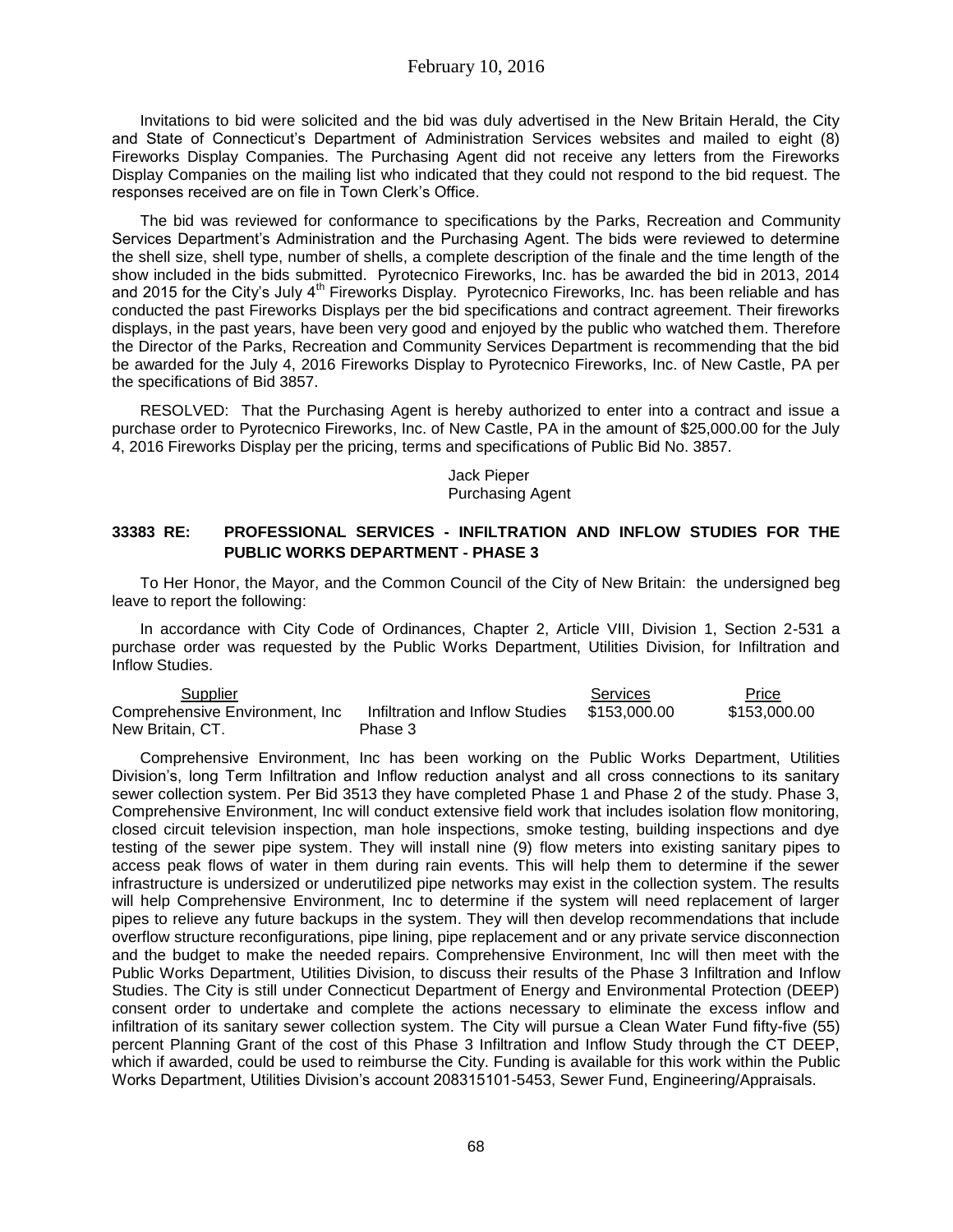Resolved: that the Purchasing Agent be and is hereby authorized to issue a Purchase Order for \$153,000.00 to Comprehensive Environment, Inc of New Britain, CT for the Infiltration and Inflow Studies, Phase 3, for the Public Works Department, Utilities Division.

### Jack Pieper Purchasing Agent

### **33384 RE: WRESTLING MATS FOR THE POLICE DEPARTMENT**

To Her Honor, the Mayor, and the Common Council of the City of New Britain: the undersigned beg leave to report the following:

In accordance with City Code of Ordinances, Chapter 2, Article VIII, Division 1, Section 2-538 (a), a purchase order was requested by the New Britain Police Department for the purchase of wrestling mats.

| Supplier                         | Need Item               | Quantity | Unit Price | Total Price |
|----------------------------------|-------------------------|----------|------------|-------------|
| Coaches Corner<br>Boca Raton, FL | Dollamur Wrestling Mats |          | \$4.950.00 | \$9,900,00  |

The New Britain Police Department has requested the purchase of two (2) Dollamur Sports Surfaces' 30ft X 30ft Wrestling Mats. Dollamur Sport Surfaces is the manufacturer of the Wrestling Mats. The Wrestling Mats are 1-5/8 inches thick with a patented, built-in flexi-connect system that enables the Wrestling Mats to be connected together without tape, reducing setup time and makes for a safer system for the user. The Wrestling Mats will be installed in the PAL building to be used in police officer training and for use in PAL youth activities. Dollamur Sport Surfaces is the sole manufacturer of this type of Wrestling Mat. Coaches Corner is their sole source dealer for the Wrestling Mats in the area. The Purchasing Agent has verified this and has been in contact with Dollamur Sports Surfaces and Coaches Corner. Therefore bid solicitation for the purchase of the Wrestling Mats would not be beneficial to the City. Funding is available for this purchase in the Police Department's Asset Forfeiture account #289211128-5740, Drug Investigation Fund, Other Miscellaneous Equipment.

RESOLVED: That the Purchasing Agent is hereby authorized to issue a purchase order for \$9,900.00 to Coaches Corner Surfaces of Boca Raton, FL for the purchase of two (2) Wrestling Mats for the New Britain Police Department.

Jack Pieper Purchasing Agent

# **COMMITTEE ON ADMINISTRATION, FINANCE AND LAW**

# **33335-3 RE: PROPOSED AMENDMENT TO SEC. 2-44.1 OF THE ORDINANCES ALLOWING THE HOLDING OF A BONDING COMMITTEE MEETING AND COMMON COUNCIL SPECIAL MEETING ON THE SAME DAY**

To Her Honor, the Mayor, and the Common Council of the City of New Britain: the undersigned beg leave to report the following:

The Committee on Administration, Finance and Law at a regular meeting and public hearing held on Wednesday evening, February 3, 2016, at 7:00 PM in the Council Chambers, to which was referred the matter of resolution #33335 – Amend Sec. 2-44.1 of the Code of Ordinances to allow the holding of a Standing Bonding Subcommittee meeting and a Common Council special meeting on the same day and technical changes, voted to accept as amended and recommend that the following amended resolution be referred back to the Common Council with a favorable recommendation.

> Alderman Don Naples Vice Chair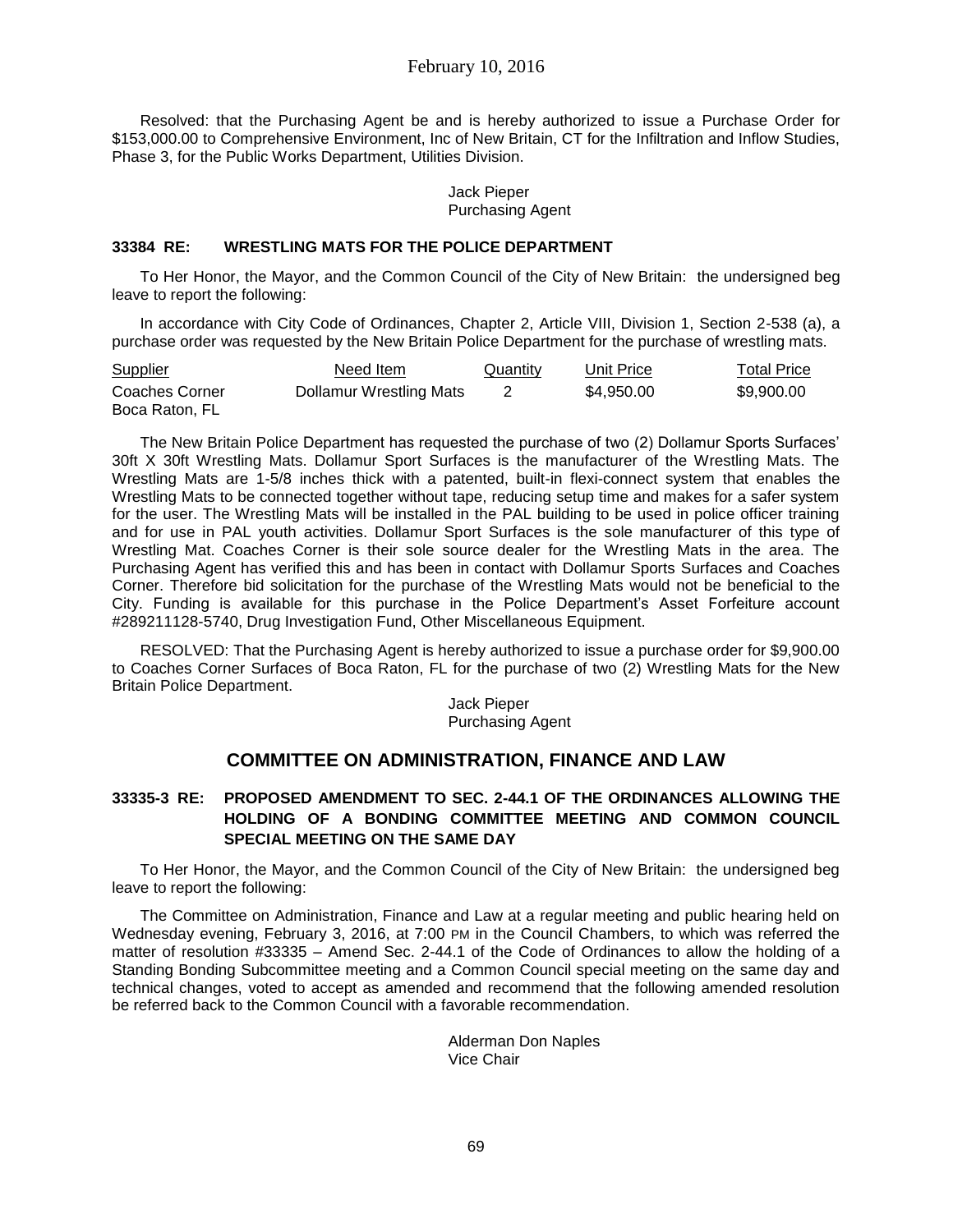# **33363-1 RE: PROPOSED AMENDMENT TO SEC. 2-566(B), 2-591 AND 2-596(B) INCREASING THE COMPETITIVE BIDDING THRESHOLD FOR SALES OF SURPLUS PROPERTY AND TO PROVIDE FOR ONLINE AUCTIONS**

To Her Honor, the Mayor, and the Common Council of the City of New Britain: the undersigned beg leave to report the following:

The Committee on Administration, Finance and Law at a regular meeting and public hearing held on Wednesday evening, February 3, 2016, at 7:00 pm in the Council Chambers, to which was referred the matter of resolution #33363 – Amend Sec. 2-566(b) of the Code of Ordinances to increase the competitive bidding threshold for sales of surplus property from \$5,000 to \$12,000 and to provide for online auction, and to revise Sec. 2-591 and 2-596(b) to be consistent with the proposed change to Sec. 2-566(b), voted to accept and recommend that the following resolution be referred back to the Common Council with a favorable recommendation.

> Alderman Don Naples Vice Chair

# **RESOLUTIONS RETURNED FROM COMMITTEE**

# **33335-4 RE: AMENDMENT TO SEC. 2-44.1 OF THE ORDINANCES ALLOWING THE HOLDING OF A BONDING COMMITTEE MEETING AND COMMON COUNCIL SPECIAL MEETING ON THE SAME DAY**

To Her Honor, the Mayor, and the Common Council of the City of New Britain: the undersigned beg leave to recommend the adoption of the following:

Resolution Summary: INTENT AND PURPOSE: To amend Section 2-44.1 of the Code or Ordinances to allow the holding of a Bonding Subcommittee meeting and Common Council special meeting on the same day and to make technical and clarifying changes.

BE IT ORDAINED BY THE COMMON COUNCIL OF THE CITY OF NEW BRITAIN that the Chapter 2, Section 2-44.1of the Code of Ordinances City of New Britain, be amended as follows: (inserted text appears in underline; deleted text appears in strikethrough; new sections begin with the word [new]):

Sec. 2-44.1 Standing bonding subcommittee.

- (a) Establishment; composition; chairperson. There is hereby created a standing bonding subcommittee of the committee on administration, finance and law (also referred to as the "bonding committee"). Such standing bonding subcommittee shall consist of all members of the committee on administration, finance and law and the common council shall appoint these members. The bonding committee shall also contain two (2) members of the board of finance and taxation who shall be appointed by the mayor with the consent of the common council. The chairperson of the standing bonding subcommittee shall be the same as the chairperson of the committee on administration, finance and law. The mayor or the chair of the committee on administration, finance and law shall have the authority to call meetings of the standing bonding subcommittee.
- (b) Duties. The bonding committee shall examine all public works projects, capital improvement projects, school building projects, accrued liabilities, refunding bond proposals and all other projects in the city for which bonding has been proposed and referred by the mayor. The bonding committee shall report its recommendations concerning such projects to the common council and the mayor within sixty (60) days of the referral of those projects to the bonding committee.
- (c) Bond authorization and adoption. The bonding committee shall present a report regarding its bond appropriation recommendation to the common council at a special meeting, to be held no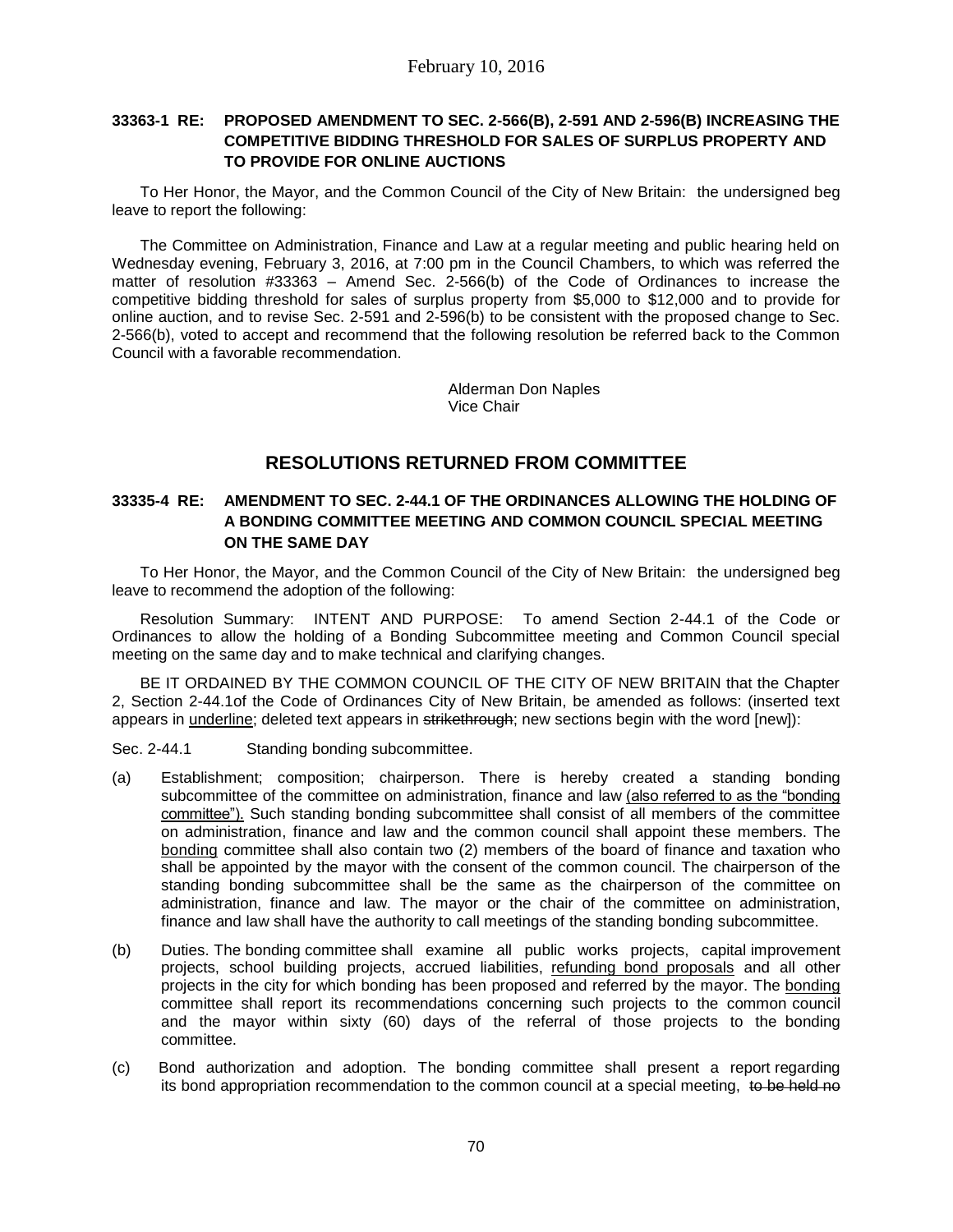sooner than two (2) days after the meeting of the bonding committee, called specifically to act upon such recommendation and bond resolution.

- (d) Public notice of Common Council Special Meeting. Publication of a notice in a newspaper circulated in the city as well as being posted on the City of New Britain website, shall be made at least forty-eight (48) hours prior to the special meeting of the common council, which notice shall contain the date, time, and location and the proposed recommendation and bond resolution.
- (e) Sale of notes and bonds. The mayor and treasurer shall have the authority to borrow in the name of the city, by obligations signed by the mayor and countersigned by the treasurer, such sums of as in their opinion may be needed to defray bond appropriations which have been authorized. Such borrowings in the form of bond anticipation notes, revenue or general obligation bonds may at the discretion of the mayor be sold through on a negotiated sale basis or through competitive bid, whichever is deemed by the mayor to be in the best interest of the city.

Alderman Jamie Giantonio Alderman Carlo Carlozzi, Jr.

Ald. Carlozzi moved to accept and adopt, seconded by Ald. Giantonio. So voted. Approved February 16, 2016 by Mayor Erin E. Stewart.

# **33363-2 RE: AMENDMENT TO SEC. 2-566(B), 2-591 AND 2-596 (B) INCREASING THE COMPETITIVE BIDDING THRESHOLD FOR SALES OF SURPLUS PROPERTY AND TO PROVIDE FOR ONLINE AUCTIONS**

To Her Honor, the Mayor, and the Common Council of the City of New Britain: the undersigned begs leave to recommend the adoption of the following:

Resolution Summary: PURPOSE. To amend Section 2-566(b) of the Code of Ordinances to increase the competitive bidding threshold for sales of surplus property from \$5,000.00 to \$12,000.00 and to provide for online auctions. The intent of the amendment is to hopefully increase the number of interested persons in submitting requests to purchase without having to go through the competitive bidding process. To revise Sections 2-591 and 2-596(b) to be consistent with the proposed change to Section 2-566(b).

BE IT ORDAINED BY THE COMMON COUNCIL OF THE CITY OF NEW BRITAIN that the Chapter 2, Sections 2-566(b), 2-591 and 2-596(b) of the Code of Ordinances, City of New Britain, be amended to read as follows (inserted text appears in underline; deleted text appears in strikethrough; new sections begin with the word [new]):

Sec. 2-566. When contract required.

(a) Purchases over seven thousand-five hundred dollars (\$7,500.00). All supplies and contractual services, except as otherwise provided in this article when the estimated cost thereof shall exceed seven thousand-five hundred dollars (\$7,500.00), shall be purchased by formal, written contract from the lowest responsible bidder, after due notice inviting proposals.

A monthly report of the purchases in the aggregate of between five hundred dollars (\$500.00) and seven thousand-five hundred dollars (\$7,500.00) shall be provided to the Common Council by the Purchasing Director or designee for the City and by the Chief Financial Officer or designee for the Board of Education. Said report shall include a detailed description of the item(s) or services(s) purchased, the name of vendor from whom the items were purchased or services rendered, Owner(s) of the Business, and the dollar amount spent on each individual purchase and the aggregate total of spend to date for the fiscal year. These reports are for informational purposes only.

(b) Sale over five twelve thousand dollars  $(\$5,000.00)$  (\$12,000.00). All sales of personal property which has become obsolete or unusable when the estimated value shall exceed five twelve thousand dollars (\$5,000.00) (\$12,000.00) shall be sold by formal, written contract to the highest responsible bidder, after due notice inviting proposals.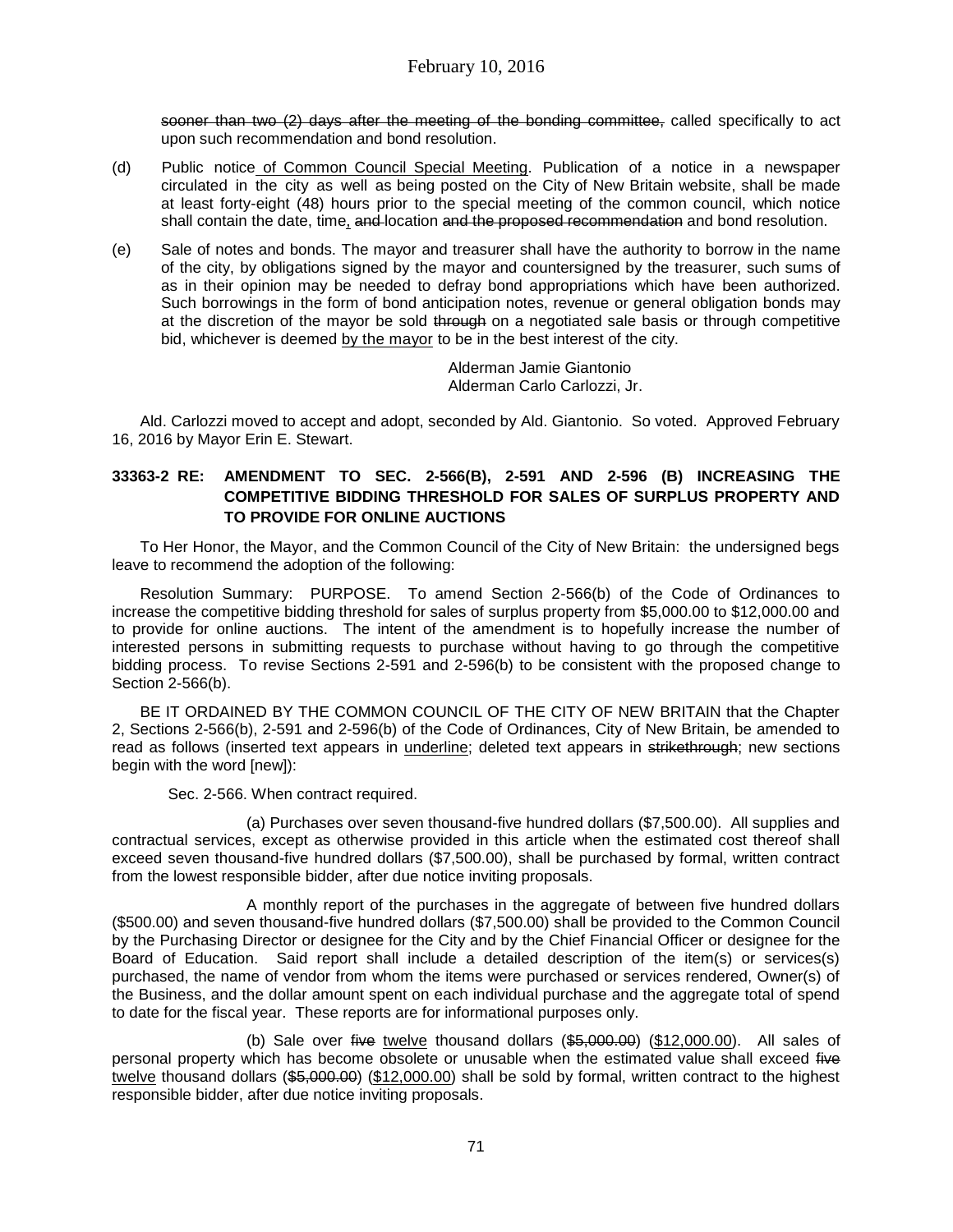# February 10, 2016

The Purchasing Director is authorized to sell, trade or auction personal property which has a value of twelve thousand dollars (\$12,000.00) or less. Public auction may include the use of sales and auctions via the internet at the discretion of the Purchasing Director. The Purchasing Director shall provide a monthly report to the Common Council concerning sales under this subsection.

#### Sec. 2-591. Common sales and purchases ---- Dollar limitations.

All purchases of supplies and contractual services of less than an Estimated value of three thousand seven thousand five hundred dollars (\$3,000.00) (\$7,500.00) and all sales of personal property which has become obsolete or unusable, of less than an estimated value of five Twelve thousand dollars (\$5,000.00) (\$12,000.00) shall be made in open market, without newspaper advertisement and without following the procedure prescribed in sections 2-534 and 2-567 for the award of formal contracts.

### Sec. 2-596. Surplus stock; disposition.

(a) Report to agent. All using agencies shall submit to the agent, at such form as he shall prescribe, reports showing stocks of all supplies which are no longer used or which have become obsolete, worn out or scrapped.

- (1) Transfer. The agent shall have the authority to transfer surplus stock to other using agencies.
- (2) Sale. The agent shall have the authority to sell all supplies which have become unsuitable for public use, or to exchange the same, or trade in the same, on new supplies.

(b) Competitive bidding. Sales under this section shall be made to the highest responsible bidder and according to the standards established in sections 2-534 and 2-567 through 2-582, or in sections 2-592 through 2-595. All sales under this section in the amount of three thousand five hundred twelve thousand dollars (\$3,000.00) (\$12,000.00) or more must be approved by common council.

### Alderman Robert Smedley

Ald. Smedley moved to accept and adopt. Seconded by Ald. Sanders. So voted. Approved February 16, 2016 by Mayor Erin E. Stewart.

# **NEW BUSINESS**

## **RESOLUTIONS**

## **33385 RE: THE ESTABLISHMENT OF A CHARTER REVISION COMMISSION TO MAKE RECOMMENDATIONS FOR CHARTER AMENDMENTS AND THE APPOINTMENT OF SEVEN MEMBERS TO THE COMMISSION**

To Her Honor, the Mayor, and the Common Council of the City of New Britain: the undersigned beg leave to recommend the adoption of the following:

At a meeting of the Common Council held on February 10, 2016 on a motion by Council member Giantonio and seconded by Council member Collins the following resolution was adopted:

WHEREAS, the current version of the Charter of the City of New Britain was adopted by the voters of the City of New Britain on November 7, 2000 and has been revised through November 5, 2002 (the "Charter"); and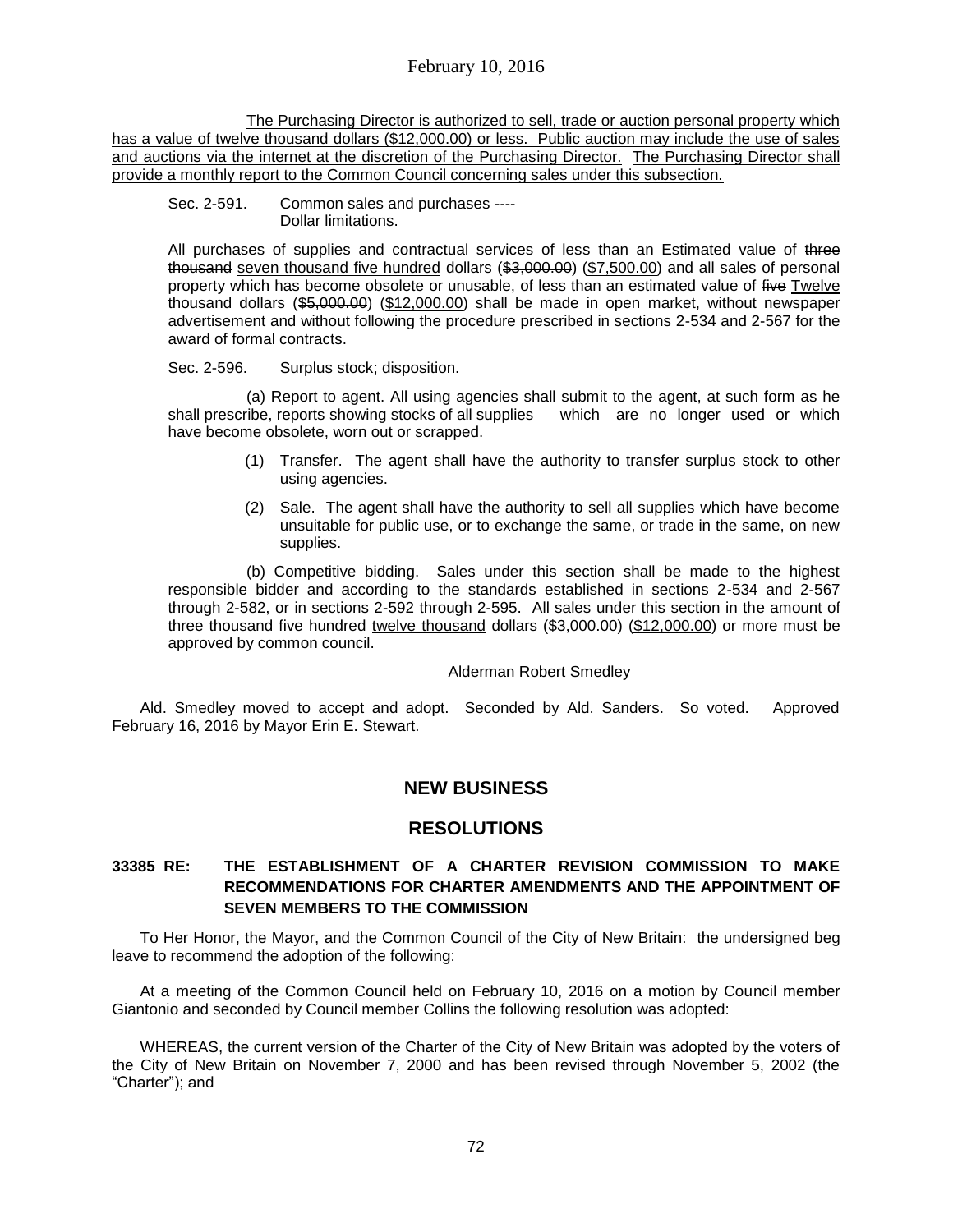WHEREAS, the Common Council has identified certain items contained in the Charter that should be reviewed and potentially amended, and has also identified other items that should be considered for inclusion in the Charter, as further described in the Common Council List of Recommendations attached hereto as Exhibit 1 (the "Recommendations"); and

WHEREAS, the Common Council recognizes the need to review the Charter, including the Recommendations, by establishing a charter revision commission to prepare a report, including comments on the Recommendations, related to the amendments to the Charter; and

WHEREAS, pursuant to Section 7-188 of the Connecticut General Statutes, the Common Council has the power and authority to initiate the amendment of the Charter; and

WHEREAS, pursuant to Section 7-190 of the Connecticut General Statutes, the Common Council, as the appointing authority of the municipality, has the power and authority to create and establish a Charter Revision Commission, and shall by resolution appoint a Charter Revision Commission to draft amendments to the Charter.

NOW, THEREFORE, BE IT:

RESOLVED, that the Common Council hereby initiates the amendment of the Charter and hereby creates and establishes a Charter Revision Commission to draft amendments to the Charter; and

FURTHER RESOLVED, that the Common Council, as the appointing authority of the municipality, under the authority granted by Section 7-190 of the Connecticut General Statutes, hereby appoints the following seven (7) electors of the City of New Britain, not more than one-third of whom hold any other public office in the City of New Britain, and not more than a bare majority of whom are members of any one political party, to the Charter Revision Commission:

> Adrian Baron (D) Michael Carrier (D) Catherine Cheney (R) Michael Davis (U) Peter Gostin (R) Mary Pokorski (D) Efrain Rosado (R)

FURTHER RESOLVED, that the Common Council hereby directs the Charter Revision Commission to draft amendments to the Charter, to consider the Recommendations and, in its reports, to comment on each of the Recommendations; and

FURTHER RESOLVED, that the Charter Revision Commission shall submit its draft report, as described in Section 7-191 of the Connecticut General Statutes, to the City and Town Clerk not later than June 3, 2016; and

FURTHER RESOLVED, that the Charter Revision Commission shall terminate upon acceptance or rejection of its final report by the Common Council; and

FURTHER RESOLVED, that this Resolution shall take effect immediately upon passage.

Alderman Jamie Giantonio Alderman Daniel Salerno

EXHIBIT 1

#### COMMON COUNCIL LIST OF RECOMMENDATIONS

Items contained in the Charter that should be reviewed and potentially amended: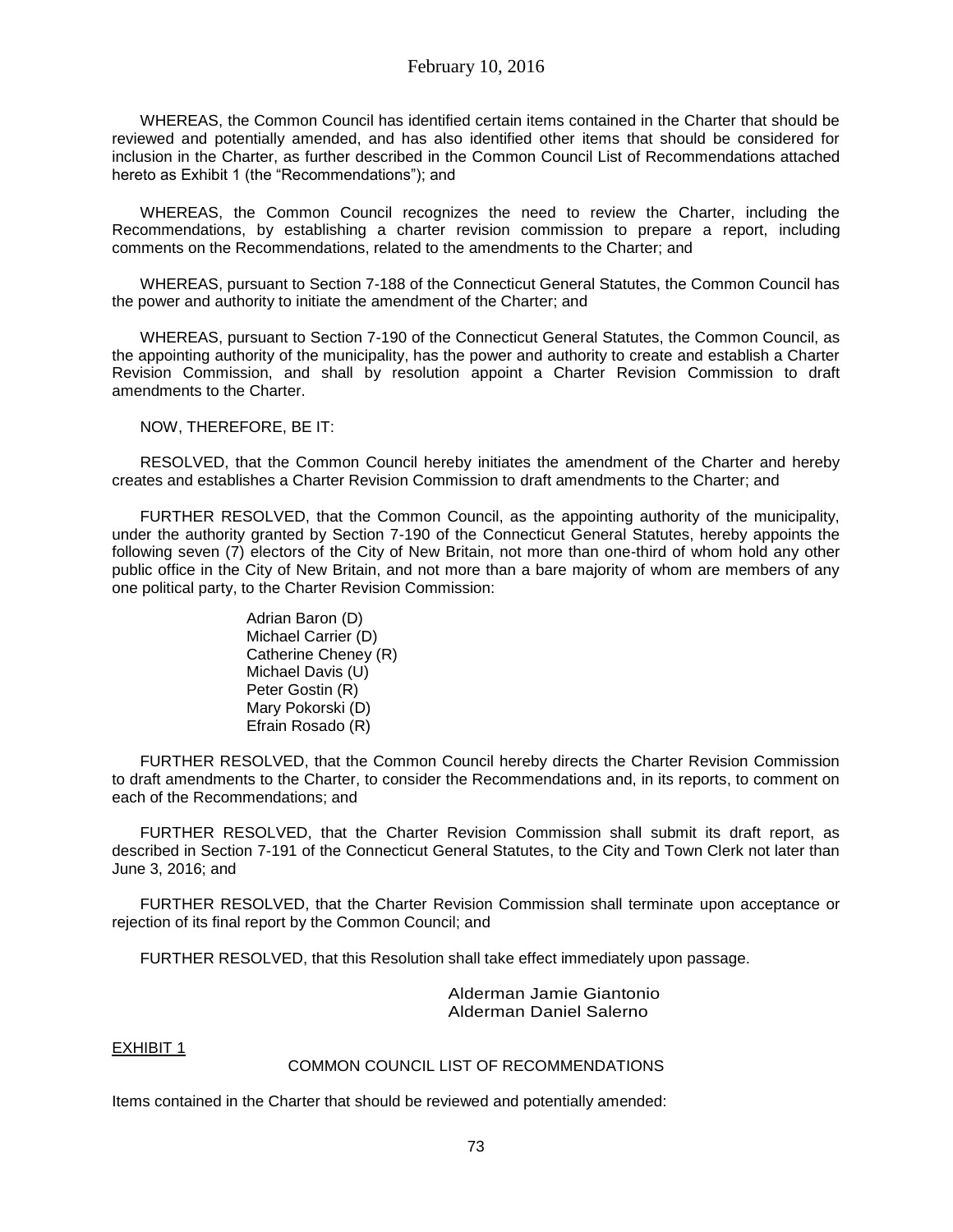- 1. Change the Collector of Taxes and City and Town Clerk from elective positions to appointed positions.
- 2. Change the term of office for Mayor from two (2) years to four (4) years.
- 3. Change the Common Council election provisions to ensure minority representation on the Common Council.
- 4. Remove provisions related to boards and commissions that are unnecessary or no longer exist and replace them with references to existing boards and commissions.

Items that should be considered and potentially included in the Charter:

- 5. Include a compensation plan, or provisions for establishing and updating a compensation plan, for non-union, appointed and elected officials.
- 6. Include provisions to establish a Golf Authority to oversee all operations at Stanley Golf Course.

Ald. Giantonio moved to accept and adopt, seconded by Ald. Collins. Roll call vote – 10 in favor, 3 opposed. IN FAVOR: Ald. Giantonio, Smedley, Collins, Davis, Hargraves, Naples, Polkowski, Rosado, Sanders and Salerno. Opposed: Ald. Carlozzi, Black and Sanchez. RESOLUTION ADOPTED. Approved February 16, 2016 by Mayor Erin E. Stewart.

### **33386 RE: LITTLE POLAND FESTIVAL**

To Her Honor, the Mayor, and the Common Council of the City of New Britain: the undersigned beg leave to recommend the adoption of the following:

RESOLVED; by the Common Council of the City of New Britain that the Mayor be and is hereby authorized to issue to the Polish Foundation of New Britain, said licenses as may be issued under Chapter 5, Section 5-15 through 5-22, of the Code of Ordinances, for Sunday, April 24, 2016, between the hours of 11:00 AM to 6:00 PM for the purpose of conducting the annual "Little Poland Festival" on Broad Street. The organization is also requesting that the Police Department allow the closure of Broad Street from Gold Street to Washington Street and the closure of Grove Street from Orange Street to Lyman Street. Horace Street access to Broad Street would also be closed.

> Alderman Daniel Davis Alderwoman Shirley Black Alderman Tremell Collins Alderman Christopher Polkowski Alderman Daniel Salerno

Ald. Polkowski moved to accept and refer to the License Committee. Seconded by Ald. Sanders. So voted. Approved February 16, 2016 by Mayor Erin E. Stewart.

## **33387 RE: LETTER OF AGREEMENT WITH WILLIAM BLAIR & COMPANY LLC TO CONDUCT A STUDY TO DETERMINE WHETHER LEASE OF ITS PUBLIC PARKING SYSTEM WOULD BE IN THE CITY'S BEST ECONOMIC INTERESTS**

To Her Honor, the Mayor, and the Common Council of the City of New Britain: the undersigned beg leave to recommend the adoption of the following:

WHEREAS, the City of New Britain has an extensive public parking system including the ownership of several parking garages and meters; and

WHEREAS, the City of New Britain is interested in determining whether lease of its public parking system would be in its best economic interests; and

WHEREAS, the city has historically not collected adequate revenues to off- set the maintenance cost of these structures; and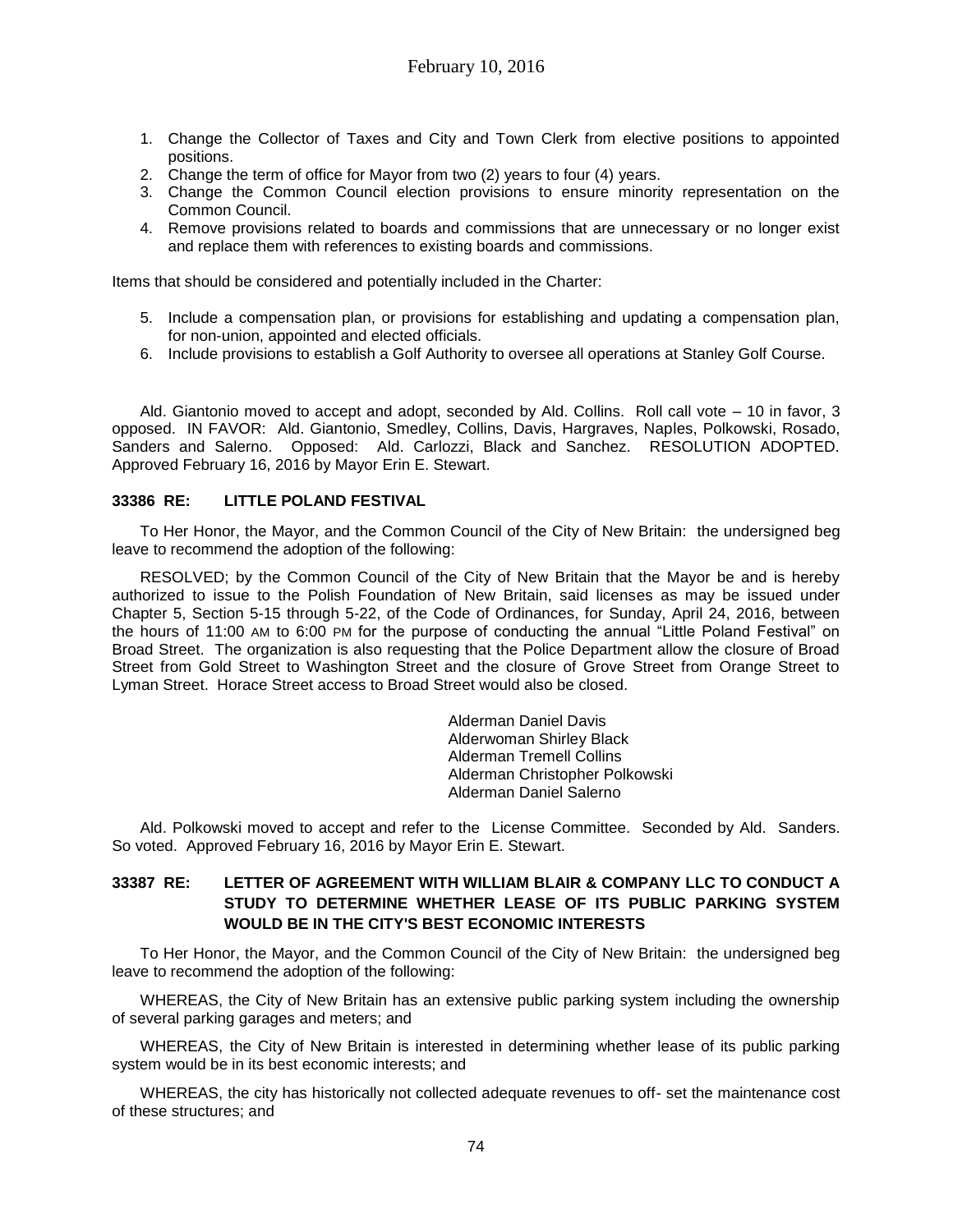WHEREAS, William Blair & Company, LLC has expressed an interest in studying what the best use of this asset would be; and

WHEREAS, William Blair & Company, LLC will assist the City of New Britain in developing a strategy for undertaking this project including negotiations with any interested persons and prepare a memorandum describing the City's parking system's operations and financial information; and

WHEREAS, William Blair & Company, LLC will serve as external project manager for the potential public private partnership; William Blair & Company, LLC will be responsible for any expenses incurred relating to this project. Now therefore be it,

RESOLVED, That Erin E. Stewart, Mayor is hereby authorized to negotiate and enter into a Letter of Agreement with William Blair & Company, LLC to conduct this study, and to execute any and all documents related thereto.

Alderman Jamie Giantonio

Ald. Giantonio moved to accept and adopt, seconded by Ald. Salerno. So voted. Approved February 16, 2016 by Mayor Erin E. Stewart.

## **33388 RE: AUTHORIZING THE MAYOR TO EXECUTE A FIVE YEAR LEASE AGREEMENT WITH CONNECTICUT UNITED FOOTBALL CLUB - TO UTILIZE VETERANS MEMORIAL STADIUM IN WILLOW BROOK PARK**

To Her Honor, the Mayor, and the Common Council of the City of New Britain: the undersigned beg leave to recommend the adoption of the following:

SUMMARY: The Connecticut United Football Club is seeking to utilize Veterans Memorial Stadium in Willow Brook Park for a term of three years, with an option to extend the agreement for an additional two years. Connecticut United FC agrees to pay a rental fee of \$1000.00 per game and to carry all applicable insurances required.

WHEREAS, the City of New Britain is fast becoming the sports capital of Connecticut hosting such events as, but not limited to: New Britain Bees Atlantic League Baseball, International and MLS soccer matches, intercollegiate baseball tournaments and football games, USA Track and Field Region 1 Junior Olympic Qualifiers, United States Bands New England Regional Competitions, Nutmeg State Games, CIAC State Championships in Track and Field, Football, and Soccer; and

WHEREAS, Connecticut United Football Club is a member of the ASL (American Soccer League) and is seeking to lease Veterans Memorial Stadium for the next three years with an option to extend the term for an additional period of two years; and

WHEREAS, the American Soccer League is a developmental league that provides American soccer players with professional playing opportunities as well as a direct pathway into the major leagues; and

WHEREAS, Connecticut United Football Club is the only professional soccer team in the state of Connecticut and will play ten home matches at Veterans Memorial Stadium in its inaugural spring 2016 season; and

WHEREAS, Connecticut United Football Club has agreed to pay the City of New Britain the sum of \$1,000.00 in rent for each home soccer match; and

WHEREAS, Connecticut United Football Club shall deliver to the City of New Britain a cash deposit in the amount of \$5,000.00 which may be applied to cover any financial requirements and obligations in the event of any default on any term of the agreement; and